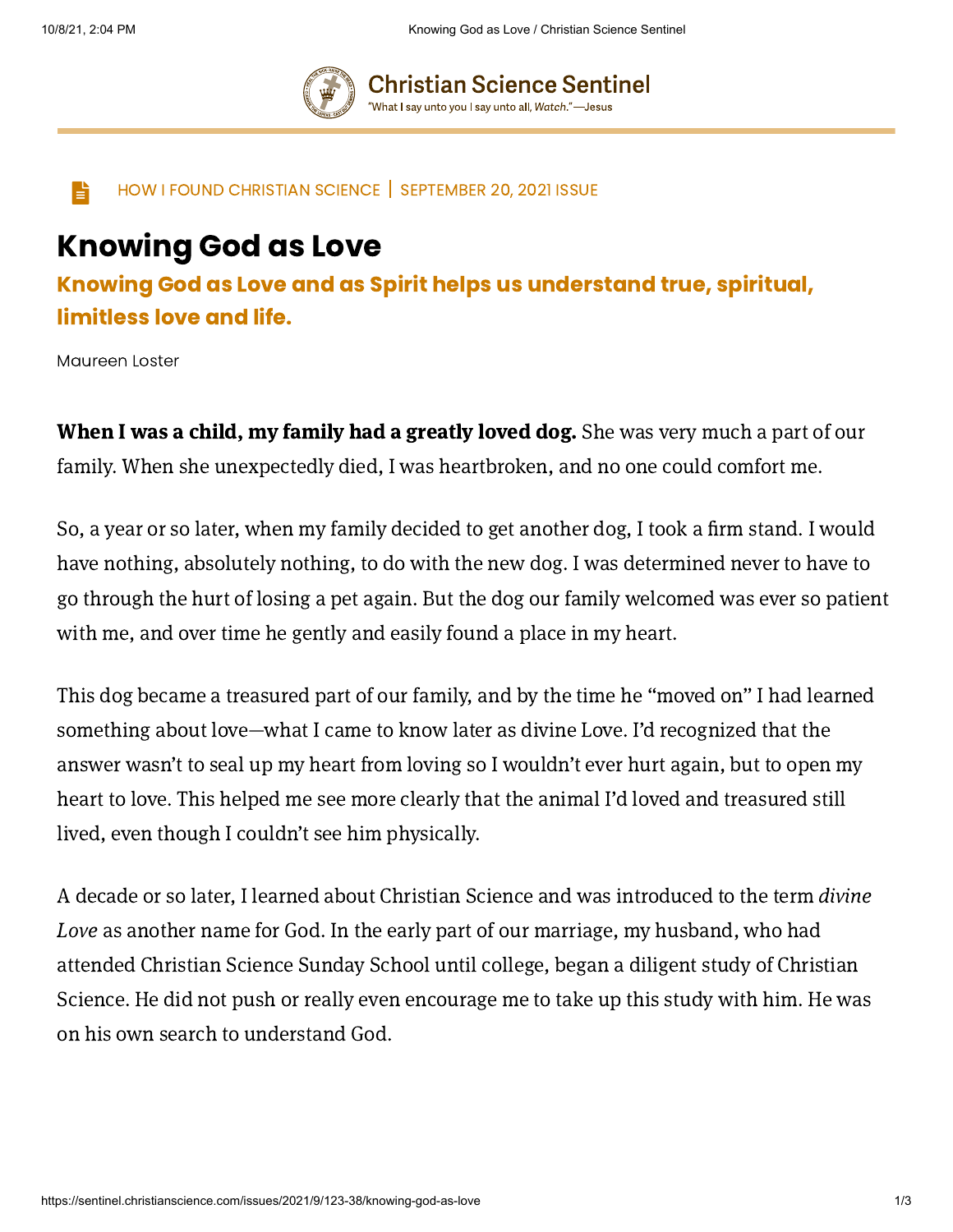Some time later, circumstances compelled me to contact a Christian Science practitioner to pray for me. This metaphysical treatment led me on a journey out of loss, self-pity, and selfcenteredness and into my own deep study of Christian Science. Within a year or so, with no mutual planning, my husband and I both had Christian Science class instruction, an in-depth course on Christian Science healing.

These steps led me to understanding God in an entirely different light—as the sole creator, as completely good, and as our Father-Mother. I was also beginning to know God as Love—divine Love.

This Love is what I'd had just an inkling of many years before with our second family dog. Knowing God as Love and as Spirit helps us understand true, spiritual, limitless love and life, because it opens thought to see through a spiritual lens rather than a material one. Mary Baker Eddy, the Discoverer of Christian Science, writes, "To be 'with the Lord' is to be in obedience to the law of God, to be absolutely governed by divine Love,—by Spirit, not by matter" (Science and Health with Key to the Scriptures, p.  $14$ ). Although I didn't fully understand this concept at the time, I had learned that loving meant seeing my dogs' lives as never truly ending. And now I can see that everyone's life is eternal as the reflection of God, who is eternal Life.

This kind of spiritual seeing uplifts, purifies, and heals—not through human effort, but through a growing understanding of Love's presence and goodness. Does this understanding mean that we have no more problems to deal with in our lives or in the world? No, but it does mean that it is always possible to gain a clearer, higher, and holier view of God's forever, spiritual creation—to see as divine Love sees!

Divine Love blesses and uplifts—even the young lady who thought she could never love another dog but learned instead to love even more.